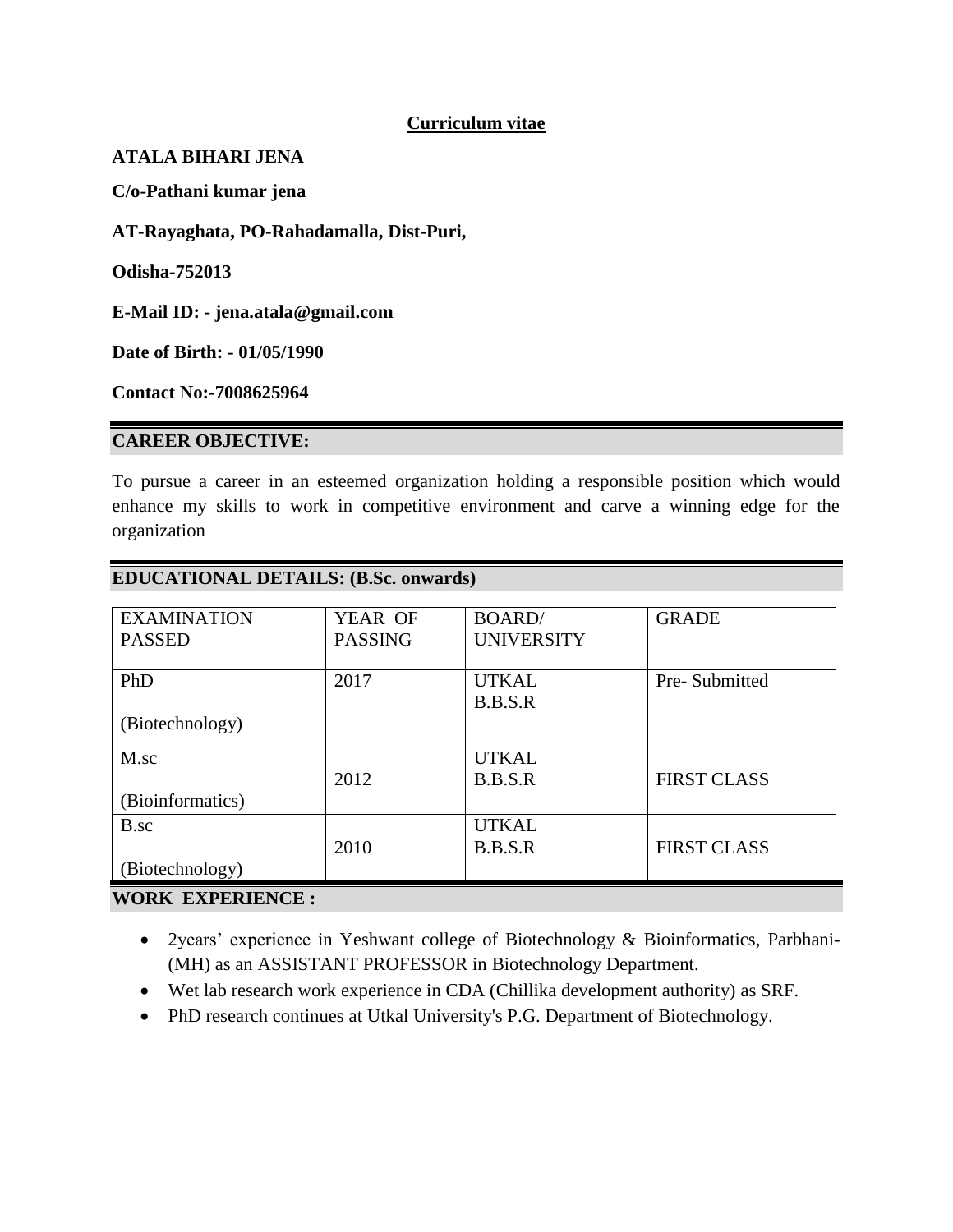# **M.Sc PROJECT:-**

# **Title: "computational approach for the study of NDM-1 β-lactamase for identification of protein inhibitor by molecular modeling and virtual screening method."**

**Project summary :-** NDM-1metallo –B-lactamase is a protein that forms disease in absence of zinc metalloenzyme. Due to efficient that zinc metallo ion that hydrolyses B-lactum antibiotics in bacteria K.PNEUMONIAE that ndm-1 protein are found and recently that also found in bacteria ENTEROBACTERIACEAE. The functions of NDM that give the genetic plasticity to the plasmid that carry the genes responsible for producing the resistant mechanism so it is necessary to create a good drug.

# **Ph.D PROJECT:-**

# **Title: "Conformational dynamics of biomolecules exposed to polycyclic aromatic hydrocarbons"**

**Project summary:-** Since biomolecules particularly DNA and protein are the key players of biochemical pathways, how does hydrocarbons and its derivatives affects the structural and functional part of biomolecules is the key objectives of the proposed research work. Besides, PAHs have been reported to incur oxidative damages on the biomolecules. Therefore, their likely impact on oxidative stress and antioxidant defiance system will also be studied for the development of suitable antioxidant intervention for the amelioration of oxidative stress-induced cellular dysfunctions.

# **TECHNICAL KNOWLEDGE:-**

#### **Bioinformatics & Computational Biology**

- Auto Dock
- $\bullet$  MEGA-5
- Modeller
- Bio-Edit
- Chimera
- Discovery Studio
- Pymol
- Open Bibel
- Chem-sketch
- Cytoscape
- $\bullet$  Hex

# **Wet lab Techniques**

- Isolation and purification of DNA from plant, Animal and Microorganism
- RNA isolation
- cDNA Preparation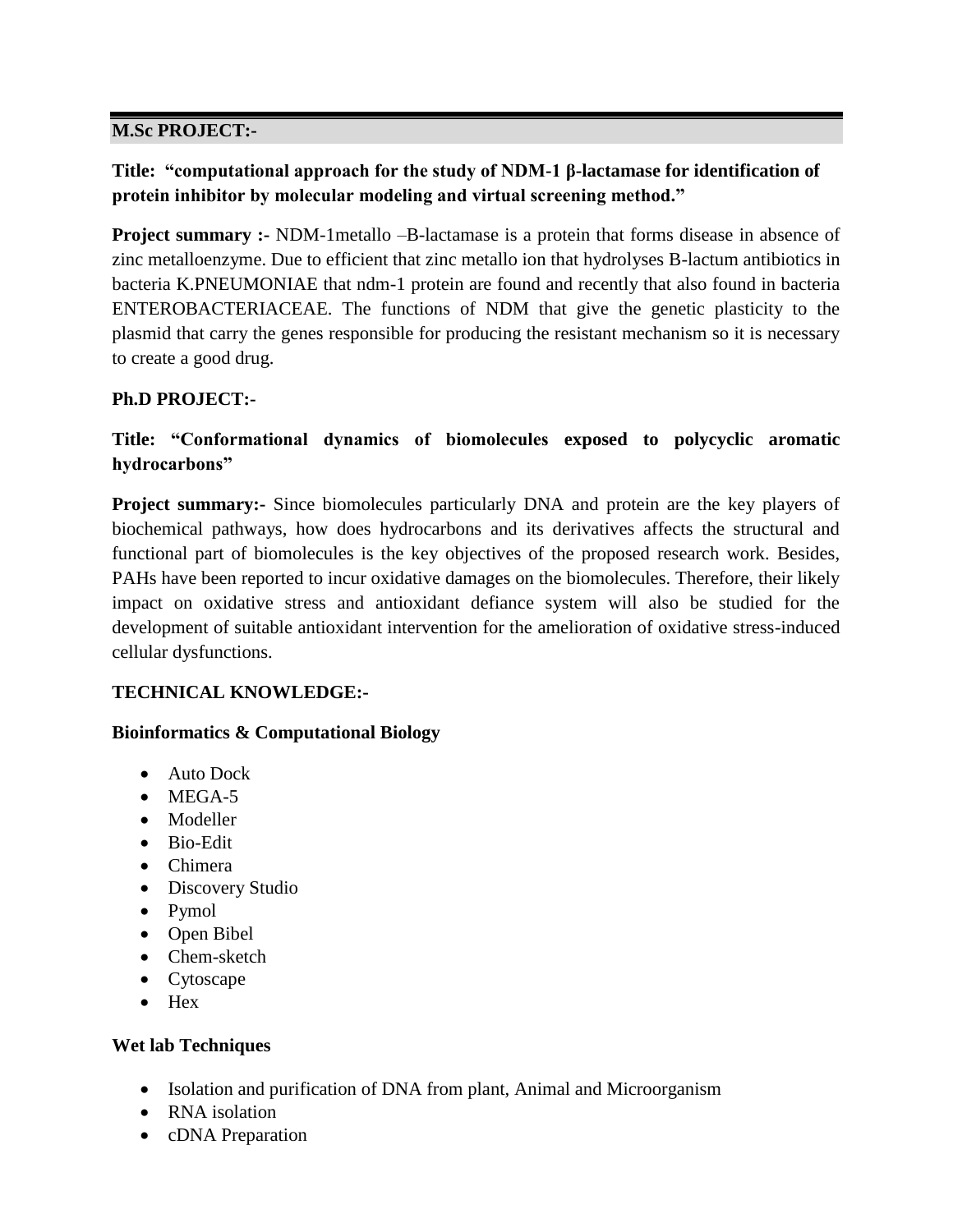- PCR (Semi-quantitative & quantitative)
- Electrophoresis (Native, SDS-PAGE)
- Electrophoretic separation of DNA and RNA
- DNA Methylation studies (Global DNA Methylation & Specific DNA Methylation)
- Enzyme Assay (SOD, Catalase)
- Conformational study of Biomolecules (*In vitro* and *in silico*)

#### **Handling of Equipments**

- PCR (Thermo cycler)
- UV-Visible Spectrophotometer
- Fluorescence Spectrophotometer
- Gel Documentation Unit
- ELISA-Multiplate Reader
- Geldoc
- Biolog
- Cyclic voltammetry

#### **RESEARCH ARTICLES :-**

- 1. **Jena, A. B.,** Kanungo, N., Nayak, V., Chainy, G., &Dandapat, J. (2021). Catechin and curcumin interact with S protein of SARS-CoV2 and ACE2 of human cell membrane: insights from computational studies. **Scientific reports**, 11(1), 2043. <https://doi.org/10.1038/s41598-021-81462-7>
- 2. **Jena, A. B.,** Samal, R. R., Kumari, K., Pradhan, J., Chainy, G., Subudhi, U., Pal, S., & Dandapat, J. (2021). The benzene metabolite p-benzoquinone inhibits the catalytic activity of bovine liver catalase: A biophysical study. **International journal of biological** macromolecules, 167, 871–880. <https://doi.org/10.1016/j.ijbiomac.2020.11.044>
- 3. **Jena, A. B.,** Kanungo, N., Chainy, G., Devraji, V., & Dandapat, J. (2021). 8- Hydroxydihydrosanguinarine (8-HDS), a pyridone containing analogue of sanguinarine, can be a potential inhibitor of S protein and M protease of SARS CoV2: Insights from computational studies. **Research square**,<https://doi.org/10.21203/rs.3.rs-153786/v1>
- 4. Rath, S., Perikala, V., **Jena, A. B.,** & Dandapat, J. (2021). Factors regulating dynamics of angiotensin-converting enzyme-2 (ACE2), the gateway of SARS-CoV-2: Epigenetic modifications and therapeutic interventions by epidrugs. **Biomedecine & pharmacotherapie**, 143, 112095.<https://doi.org/10.1016/j.biopha.2021.112095>
- 5. **Jena, A. B.,** and Shasank Sekhar Swain. Computational Biomodelling and Analysis of 3D Structure of HUMAN Proto-oncogene c-Rel: A Tumorigenesis Activator Protein. **Research & Reviews: Journal of Microbiology and Biotechnology** (2013). 2 (4), e-ISSN:2320-3528 p-ISSN:2324-2286.